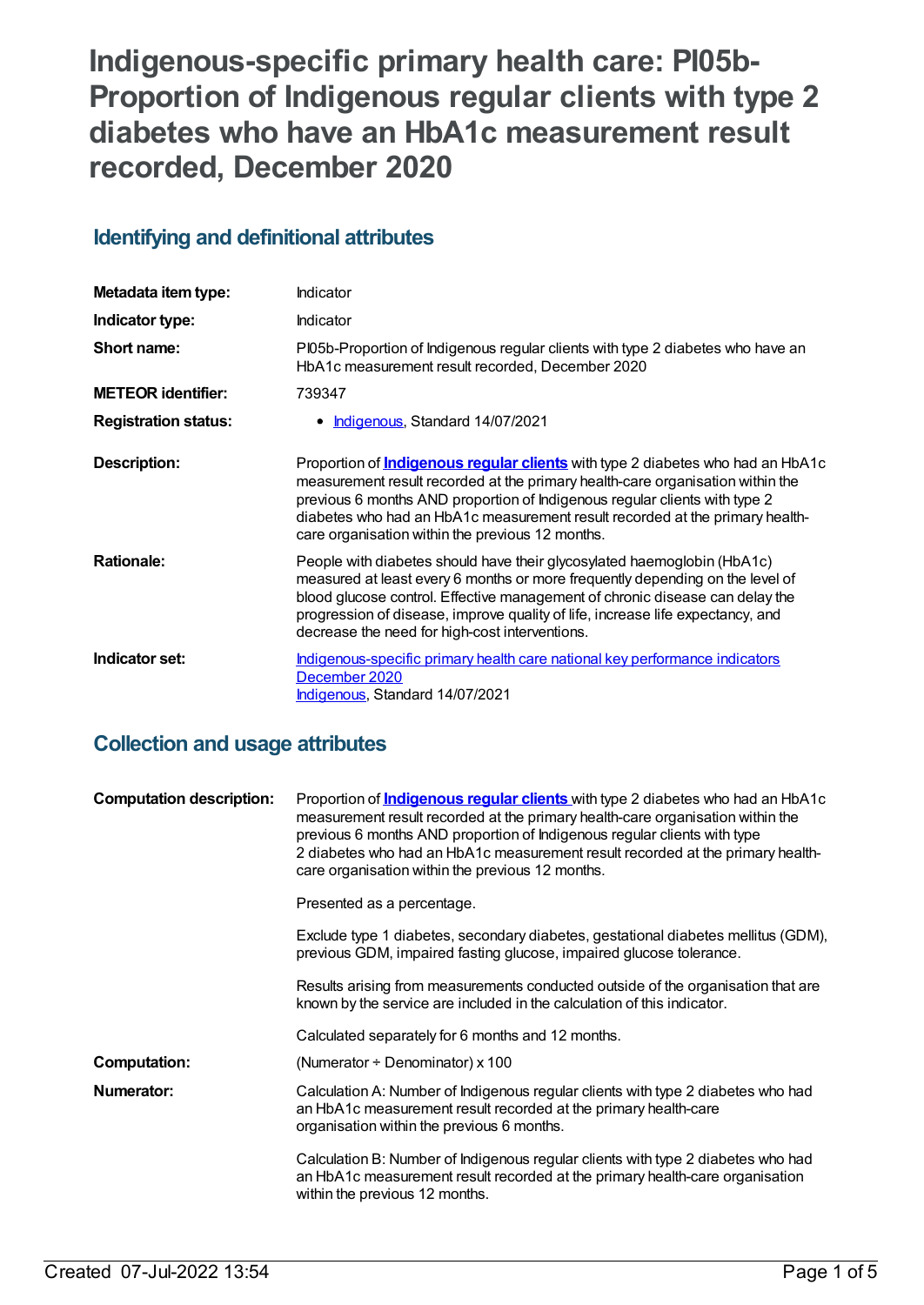### [Person—diabetes](https://meteor.aihw.gov.au/content/270194) mellitus status, code NN

### **Data Source**

[Indigenous-specific](https://meteor.aihw.gov.au/content/737914) primary health care national Key Performance Indicators (nKPI) data collection

### **NMDS / DSS**

[Indigenous-specific](https://meteor.aihw.gov.au/content/738532) primary health care NBEDS December 2020

### **Guide for use**

Type 2 diabetes only.

### **Data Element / Data Set**

[Person—glycosylated](https://meteor.aihw.gov.au/content/441495) haemoglobin measurement result recorded indicator, yes/no code N

### **Data Source**

[Indigenous-specific](https://meteor.aihw.gov.au/content/737914) primary health care national Key Performance Indicators (nKPI) data collection

### **NMDS / DSS**

[Indigenous-specific](https://meteor.aihw.gov.au/content/738532) primary health care NBEDS December 2020

### **Data Element / Data Set**

Person-Indigenous status, code N

### **Data Source**

[Indigenous-specific](https://meteor.aihw.gov.au/content/737914) primary health care national Key Performance Indicators (nKPI) data collection

### **NMDS / DSS**

[Indigenous-specific](https://meteor.aihw.gov.au/content/738532) primary health care NBEDS December 2020

### **Guide for use**

Indigenous only.

### **Data Element / Data Set**

[Person—regular](https://meteor.aihw.gov.au/content/686291) client indicator, yes/no code N

### **Data Source**

[Indigenous-specific](https://meteor.aihw.gov.au/content/737914) primary health care national Key Performance Indicators (nKPI) data collection

### **NMDS / DSS**

[Indigenous-specific](https://meteor.aihw.gov.au/content/738532) primary health care NBEDS December 2020

### **Guide for use**

Regular client only.

**Denominator:** Calculation A and B: Total number of Indigenous regular clients with Type 2 diabetes.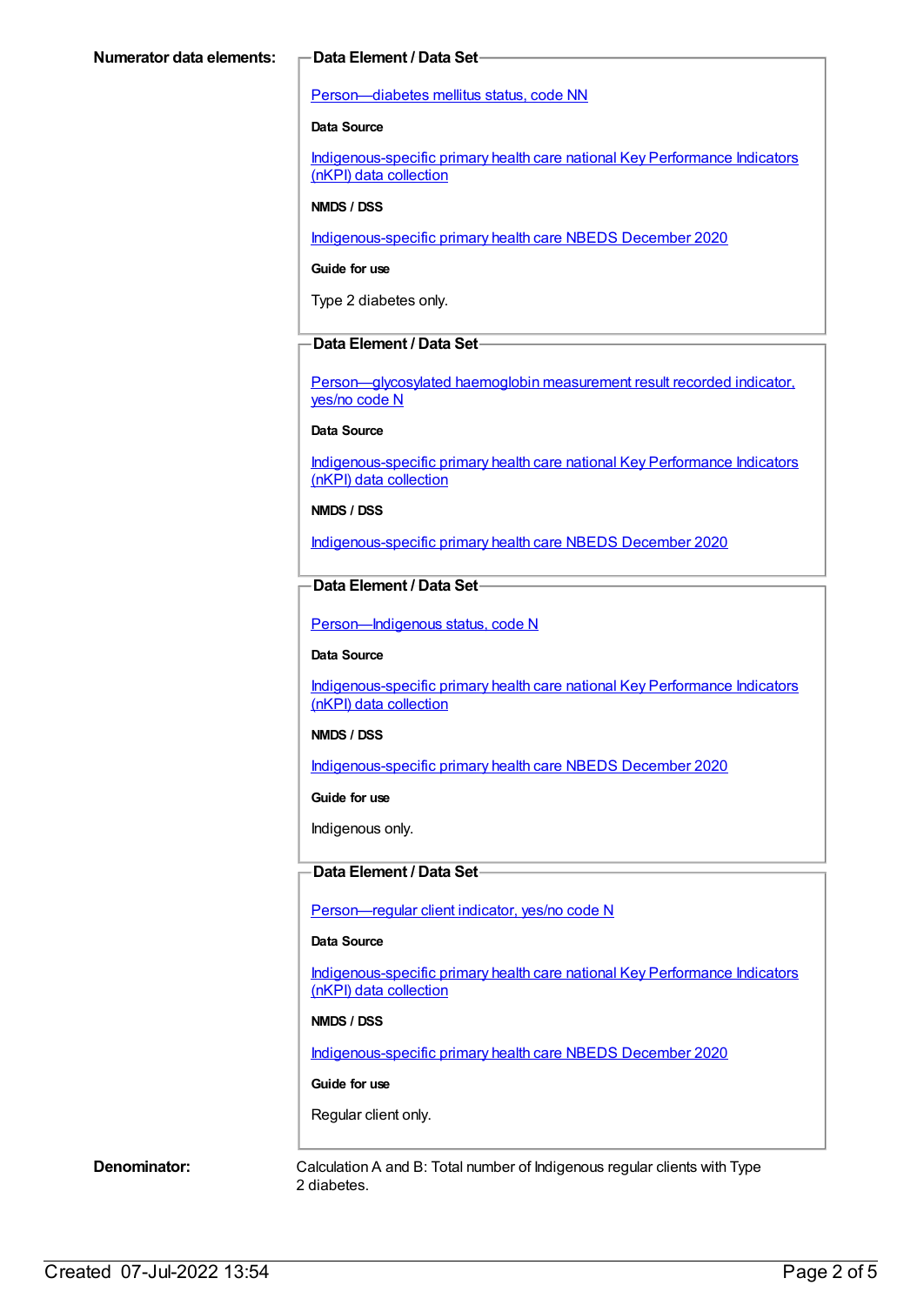### **Denominator data elements:**

### **Data Element / Data Set**

[Person—diabetes](https://meteor.aihw.gov.au/content/270194) mellitus status, code NN

### **Data Source**

[Indigenous-specific](https://meteor.aihw.gov.au/content/737914) primary health care national Key Performance Indicators (nKPI) data collection

### **NMDS / DSS**

[Indigenous-specific](https://meteor.aihw.gov.au/content/738532) primary health care NBEDS December 2020

### **Guide for use**

Type 2 diabetes only.

### **Data Element / Data Set**

Person-Indigenous status, code N

### **Data Source**

[Indigenous-specific](https://meteor.aihw.gov.au/content/737914) primary health care national Key Performance Indicators (nKPI) data collection

### **NMDS / DSS**

[Indigenous-specific](https://meteor.aihw.gov.au/content/738532) primary health care NBEDS December 2020

**Guide for use**

Indigenous only.

### **Data Element / Data Set**

[Person—regular](https://meteor.aihw.gov.au/content/686291) client indicator, yes/no code N

### **Data Source**

[Indigenous-specific](https://meteor.aihw.gov.au/content/737914) primary health care national Key Performance Indicators (nKPI) data collection

### **NMDS / DSS**

[Indigenous-specific](https://meteor.aihw.gov.au/content/738532) primary health care NBEDS December 2020

### **Guide for use**

Regular clients only.

### **Disaggregation:** 1. Sex:

- a) Male b) Female
- 2. Age group: a) 0–4 years b) 5–14 years c) 15–24 years d) 25–34 years e) 35–44 years f) 45–54 years g) 55–64 years h) 65 years and over.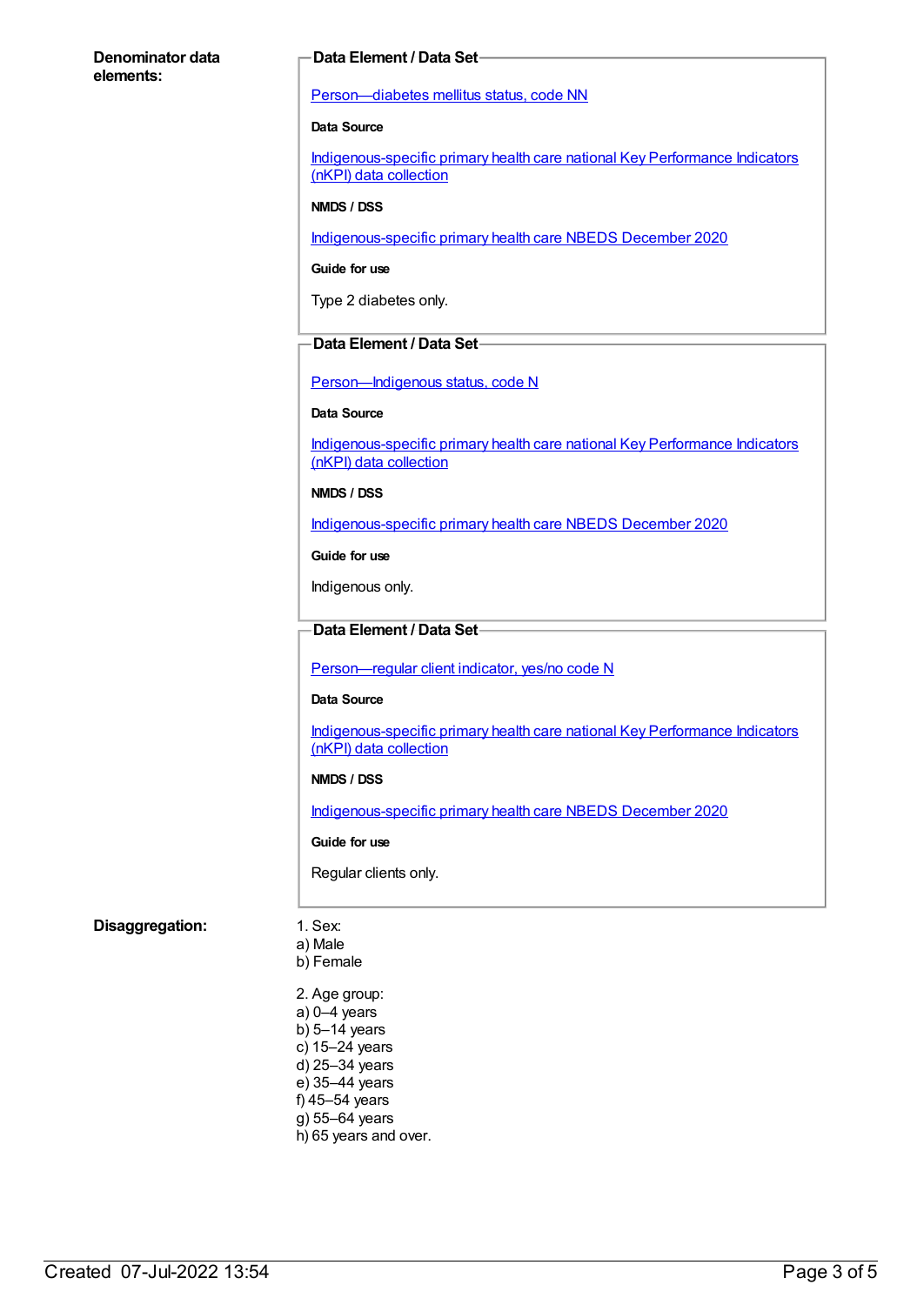| <b>Disaggregation data</b><br>elements: | Data Element / Data Set-                                                                              |  |
|-----------------------------------------|-------------------------------------------------------------------------------------------------------|--|
|                                         |                                                                                                       |  |
|                                         | Person-age, total years N[NN]                                                                         |  |
|                                         | Data Source                                                                                           |  |
|                                         | Indigenous-specific primary health care national Key Performance Indicators<br>(nKPI) data collection |  |
|                                         | NMDS / DSS                                                                                            |  |
|                                         | Indigenous-specific primary health care NBEDS December 2020                                           |  |
|                                         |                                                                                                       |  |
|                                         | Data Element / Data Set-                                                                              |  |
|                                         | Person-sex, code X                                                                                    |  |
|                                         | Data Source                                                                                           |  |
|                                         | Indigenous-specific primary health care national Key Performance Indicators<br>(nKPI) data collection |  |
|                                         | NMDS / DSS                                                                                            |  |
|                                         | Indigenous-specific primary health care NBEDS December 2020                                           |  |
|                                         |                                                                                                       |  |

**Comments:** Census date for reporting is 31 December 2020.

# **Representational attributes**

| <b>Representation class:</b> | Percentage |
|------------------------------|------------|
| Data type:                   | Real       |
| Unit of measure:             | Person     |
| Format:                      | NINNI.N    |

# **Indicator conceptual framework**

| <b>Framework and</b> | <b>Effective/Appropriate/Efficient</b> |
|----------------------|----------------------------------------|
| dimensions:          |                                        |

## **Data source attributes**

| Data sources:                                                                         | Data Source                                                                                           |  |
|---------------------------------------------------------------------------------------|-------------------------------------------------------------------------------------------------------|--|
|                                                                                       | Indigenous-specific primary health care national Key Performance Indicators (nKPI)<br>data collection |  |
|                                                                                       | <b>Frequency</b>                                                                                      |  |
|                                                                                       | 6 monthly                                                                                             |  |
|                                                                                       | Data custodian                                                                                        |  |
| Australian Institute of Health and Welfare.<br><b>Source and reference attributes</b> |                                                                                                       |  |
| <b>Submitting organisation:</b>                                                       | Australian Institute of Health and Welfare.                                                           |  |
|                                                                                       | Australian Government Department of Health.                                                           |  |
| <b>Relational attributes</b>                                                          |                                                                                                       |  |